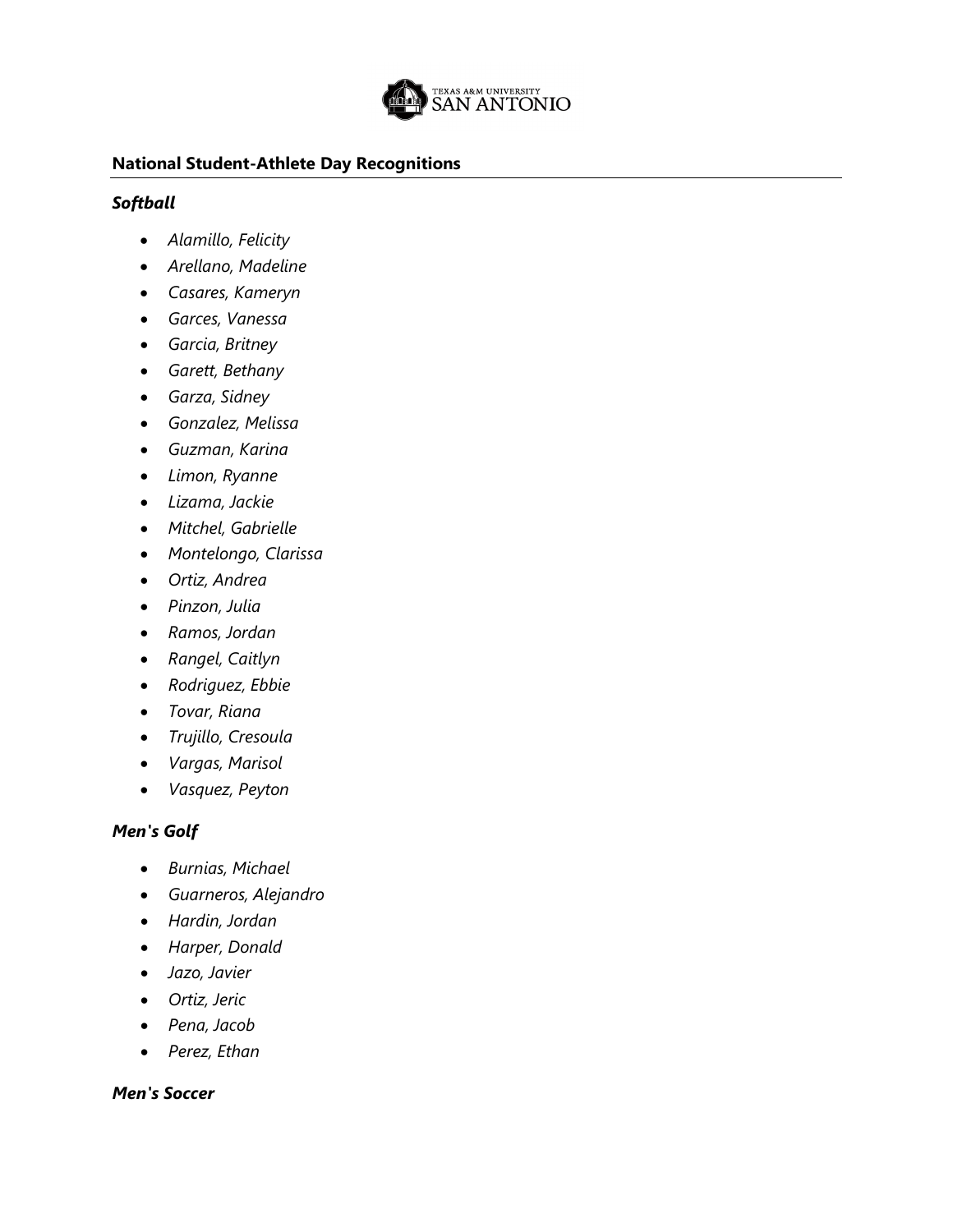- *Joe Kamuntu*
- *Saeed Valdes*
- *Sebastian Sanchez*
- *Luis Aceves*
- *Victor Villarreal*

#### *Women's Soccer*

- *Maram Abdeljaber*
- *Ariana Balderas*
- *Jessica Castro*
- *Olivia Olivarez-Coil*
- *Yasmin Cuadra*
- *Mia Davis*
- *Keana Flores*
- *Jenay Garcia*
- *Maribel Garza*
- *Victoria Gonzalez*
- *Krystal Goytia*
- *Hannah Kim*
- *Rheanna Lopez*
- *Aleah Montes*
- *Arissa Perez*
- *Brooke Theis*
- *Jaci Vargas*
- *Alyssa Vasquez*

#### *ESports*

- *Sebastian De Hoyos*
- *Miguel Guardiola*
- *Edgar Farias*
- *Benjamin (Ben) King*
- *Fernando Castro*
- *Rene Soria*
- *Christopher (Chris) De Leon*
- *Brent Borland*
- *Joshua Hernandez*
- *Isiah Velasquez*
- *Albert Villanueva*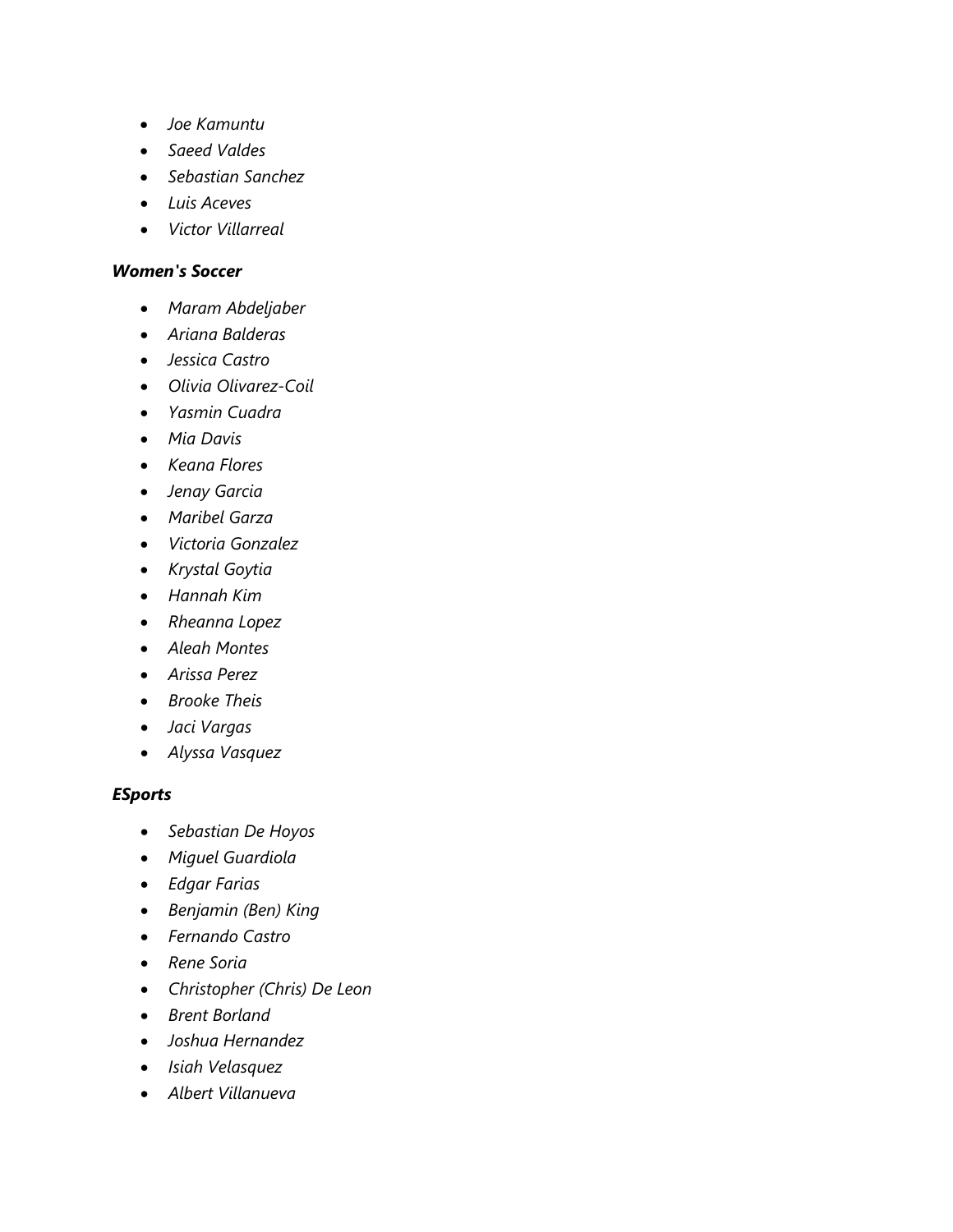- *Isaiah Lucio*
- *Andrew (Drew) Penalver*
- *Riley Robertson*
- *Ivana Mayberry*
- *Christian Zertuche*
- *David Ludemann*
- *Michael (Mike) Garza*
- *Isaiah Jackson*
- *Esmy Infante*
- *Joseph Almaznaai*
- *Ella Mertz*
- *Marcus Garcia*
- *John Gonzalez*
- *Phillip Ramsey*
- *Nicholas Contreras*
- *Edgar Muniz*
- *Isaiah Padron*
- *Francisco Vasquez*
- *Collin Barbee*
- *Mateo Gomez*
- *Abram Raines*
- *Will Smith*
- *John Ortiz*
- *Nathan Torres*
- *Charles Stiegler*
- *Derek Ortiz*
- *Dominic Lara*
- *Caleb Lara*
- *Jose (Joey) Murillo Jr.*
- *Johnny Aranjo*
- *Trisha Lopez*
- *Tre'Shaun Jones*
- *Alex Vanderbull*
- *Roman Contreras*
- *Alex Santos*
- *Timothy (Tim) Orozco*
- *Jessiree (Jay) Guerrero*
- *John Moses*